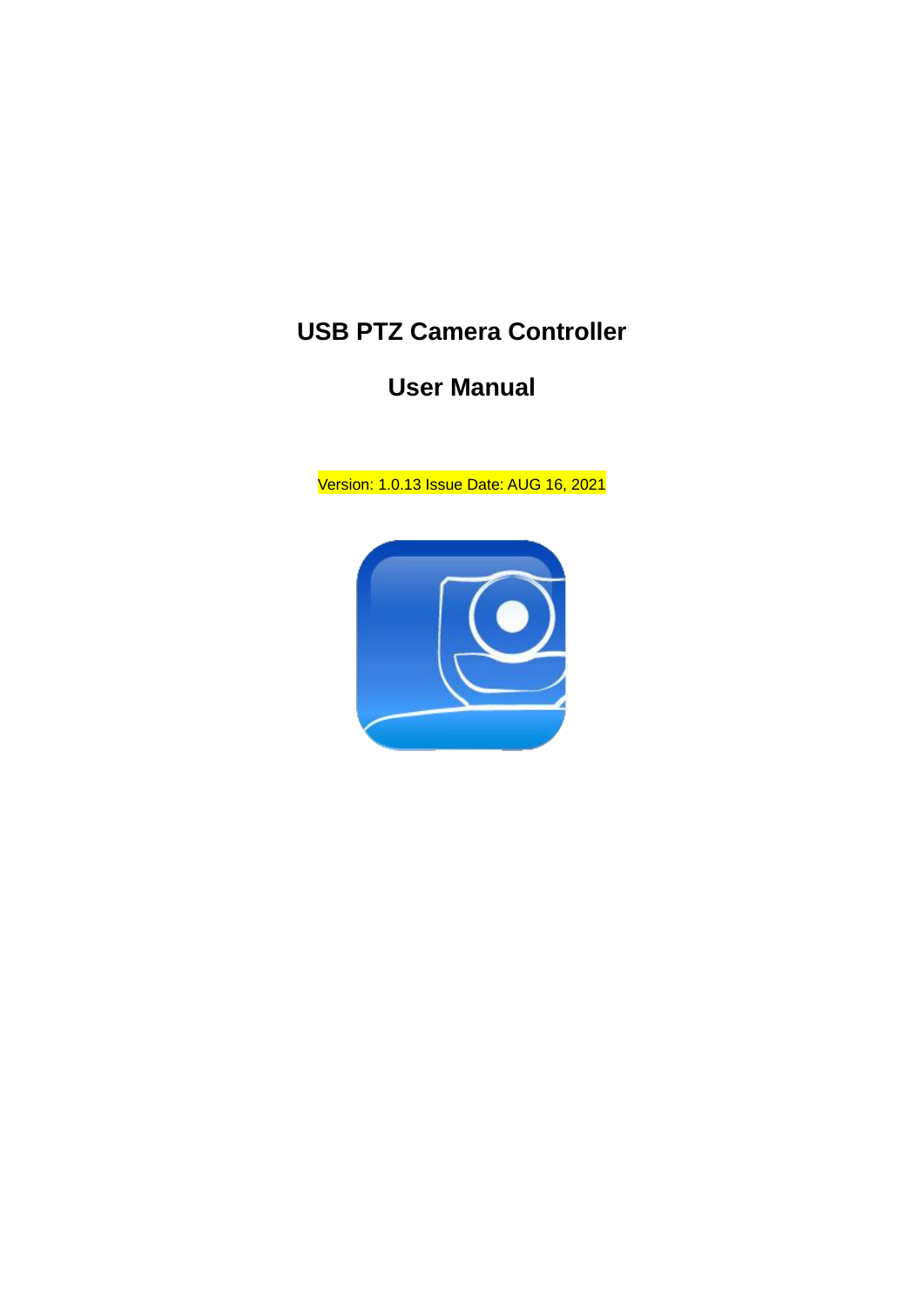### **Copyright Information**

Copyrights © Lumens Digital Optics Inc., All rights reserved.

Lumens is a registered trademark of Lumens Digital Optics Inc.

Copying, reproducing or transmitting this file is not allowed if a license is not provided by Lumens Digital Optics Inc. unless copying this file is for the purpose of backup after purchasing this product.

In order to keep improving the product, Lumens Digital Optics Inc. hereby reserves the right to make changes to product specifications without prior notice. The information in this file is subject to change without prior notice.

To fully explain or describe how this product should be used, this manual may refer to names of other products or companies without any intention of infringement.

Disclaimer of warranties: Lumens Digital Optics Inc. is neither responsible for any possible technological, editorial errors or omissions, nor responsible for any incidental or related damages arising from providing this file, using, or operating this product.

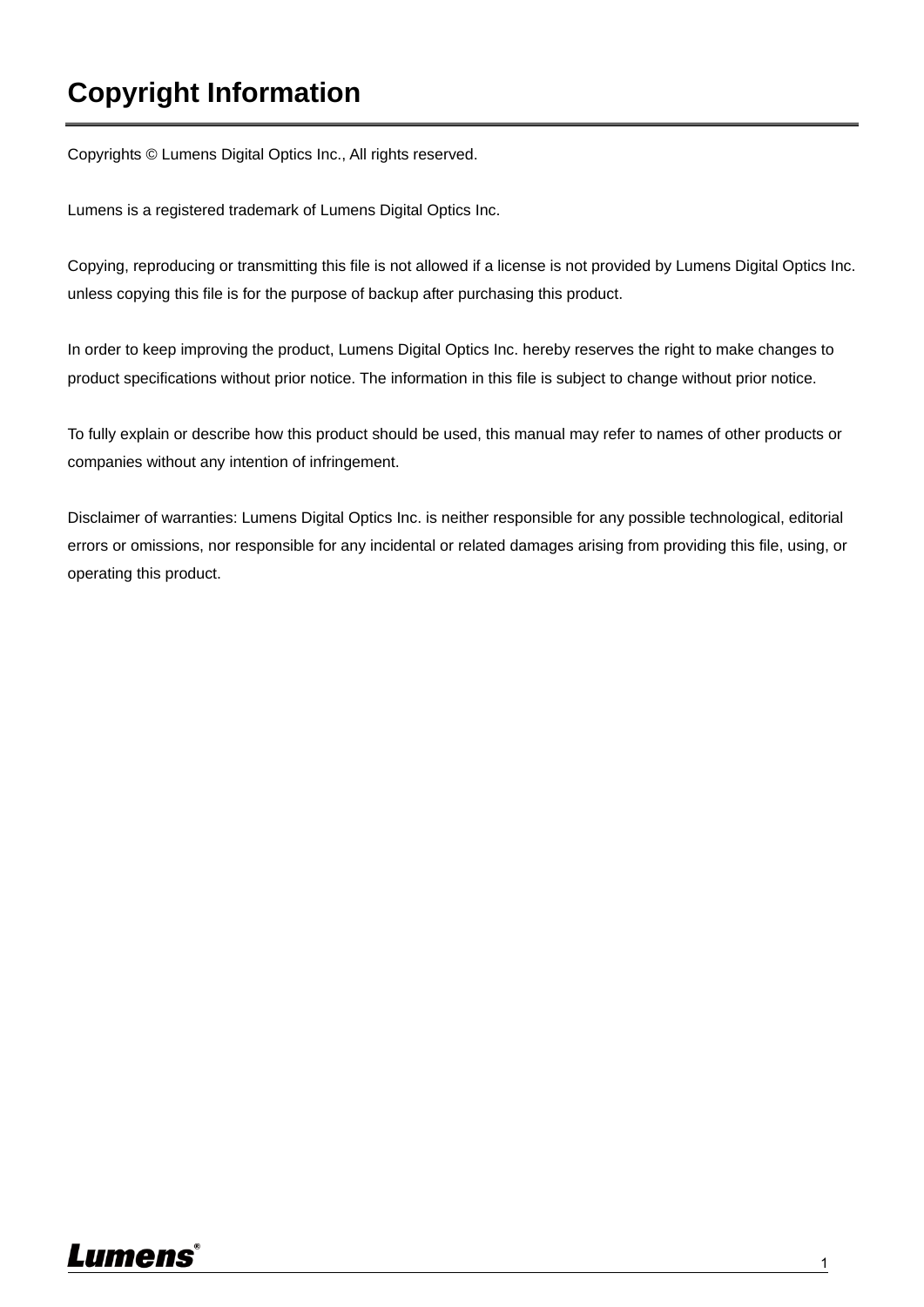# **Table of Contents**

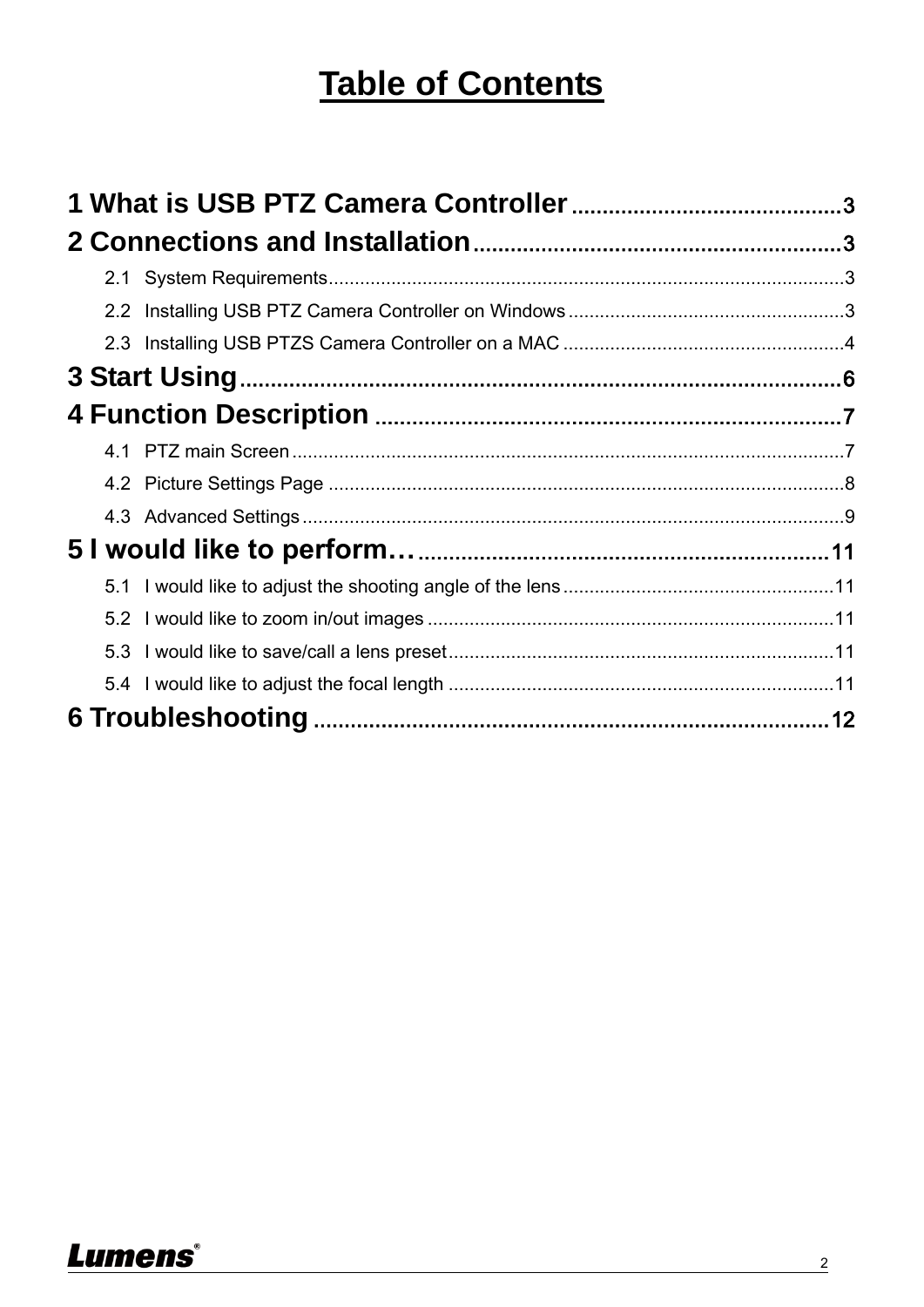### <span id="page-3-0"></span>**1 What is USB PTZ Camera Controller**

#### **1.1 Introduction to USB PTZ Camera Controller**

The software enables users to control the PTZ camera and modify its settings, providing convenient camera control during a video conference.

**1.2 Applicable to:** VC-B10U, VC-B11U, VC-B20U, VC-B30U, MS-10

### <span id="page-3-1"></span>**2 Connections and Installation**

#### <span id="page-3-2"></span>**2.1 System Requirements**

- OS: Windows 7 / 8 / 8.1 / 10
	- CPU: Intel Core 2 Duo 2 GHz or above
	- Memory: 1 GB (32-bits)/2 GB (64-bits) RAM
	- Min Hard Drive Space: 1 GB or above
	- Min Resolution: 1024 x 768
	- Supporting Direct X 9
- OS: MAC OS X 10.8 ~ 10.12
	- CPU: CPU: Intel Pentium<sup>®</sup> 2 GHz Intel Core 2 Duo
	- Memory: 1 GB DDR2 667 Hz RAM or above
	- Min Hard Drive Space: 1 GB or above
	- Min Resolution: 1024 x 768
	- 24-bit display
	- QuickTime: 7.4.5 or above

#### <span id="page-3-3"></span>**2.2 Installing USB PTZ Camera Controller on Windows**

**2.2.1** Click **[setup.exe]** to enter the installation screen, then follow the instruction on the screen to click [Next].

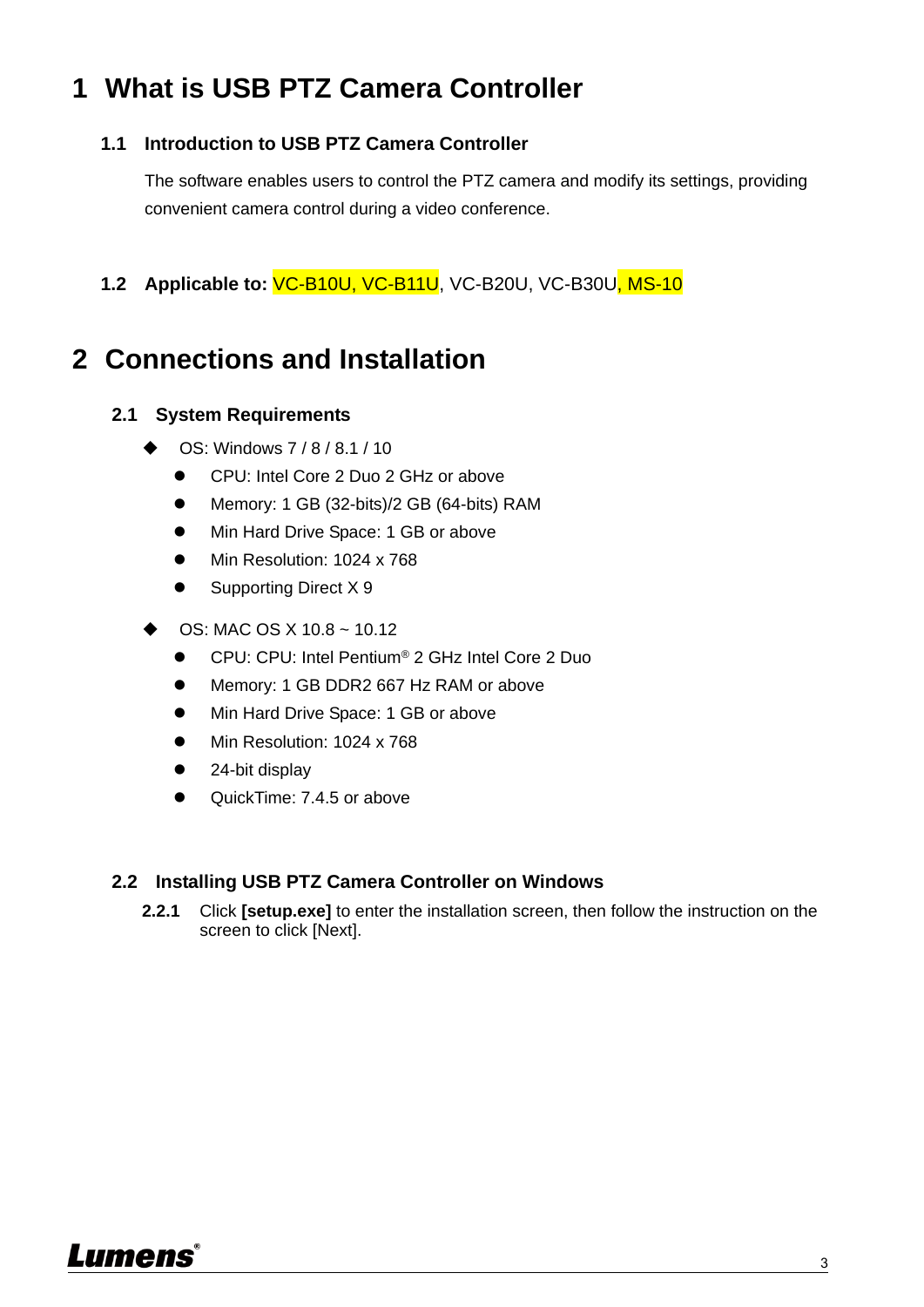

**2.2.2** Please **[Restart]** the computer to complete the installation.

| USB PTZ Camera Controller - InstallShield Wizard |                                                                                                                                                                                                                                                                                                                                                            |
|--------------------------------------------------|------------------------------------------------------------------------------------------------------------------------------------------------------------------------------------------------------------------------------------------------------------------------------------------------------------------------------------------------------------|
|                                                  | InstallShield Wizard Complete<br>The InstallShield Wizard has successfully installed USB PTZ<br>Camera Controller. Before you can use the program, you must<br>restart your computer.<br>s, I want to restart my computer now.<br>No, I will restart my computer later.<br>Remove any disks from their drives, and then click Finish to<br>complete setup. |
| <b>Finish</b><br>< Back<br>Cancel                |                                                                                                                                                                                                                                                                                                                                                            |

#### <span id="page-4-0"></span>**2.3 Installing USB PTZS Camera Controller on a MAC**

- **2.3.1** Please download **USB PTZ Camera Controller** software on the **Lumens™** website.
- **2.3.2** Extract the file downloaded and then click **[***USBPTZCameraController.pkg***]** to install.
- **2.3.3** Please finish the installation by following the on-screen instructions.
- **2.3.4** Click **[Continue]**.



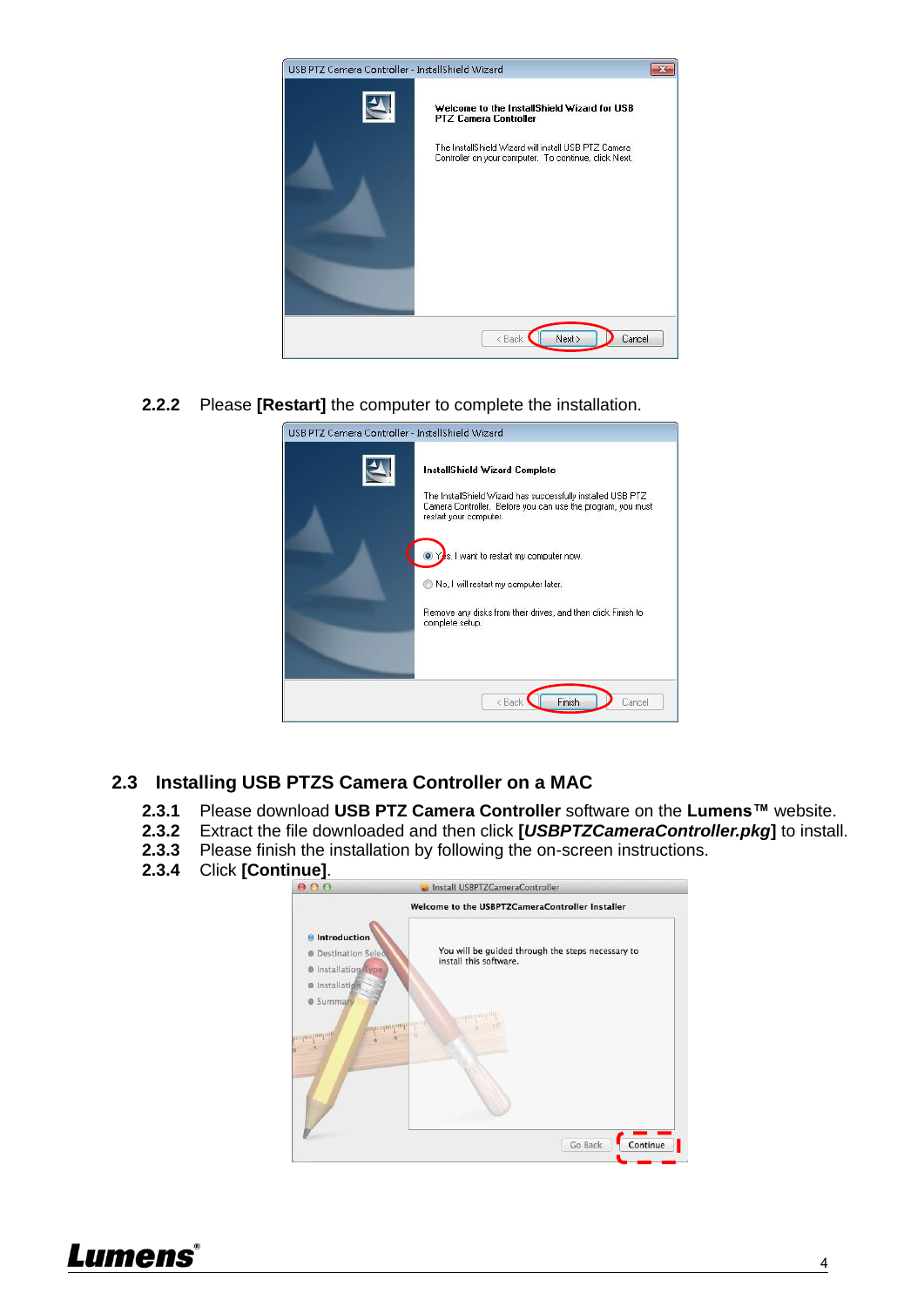#### **2.3.5** Click **[Install]**.

|                                                                                                                                                                                              | Standard Install on "Macintosh 10.9"                                                                                                                                                                    |
|----------------------------------------------------------------------------------------------------------------------------------------------------------------------------------------------|---------------------------------------------------------------------------------------------------------------------------------------------------------------------------------------------------------|
| <b>● Introduction</b><br><b>O</b> Destination Select<br><b>O</b> Installation Type<br>Installation<br><b>GO</b><br><b>Summary</b><br><b><i><u>Empirituation</u></i></b><br><b>inquapmann</b> | This will take 1.2 MB of space on your computer.<br>Click Install to perform a standard installation of<br>this software on the disk "Macintosh 10.9".<br><b>HASTERISTIC</b><br>Change Install Location |

**2.3.6** Enter the username and password, and then press **[Install Software]**.

| Installer is trying to install new software.<br>Type an administrator's name and password<br>to allow this. |  |
|-------------------------------------------------------------------------------------------------------------|--|
| Name:<br>Password:                                                                                          |  |
| <b>Install Software</b><br>Cancel                                                                           |  |

**2.3.7** Click **[Continue]**.



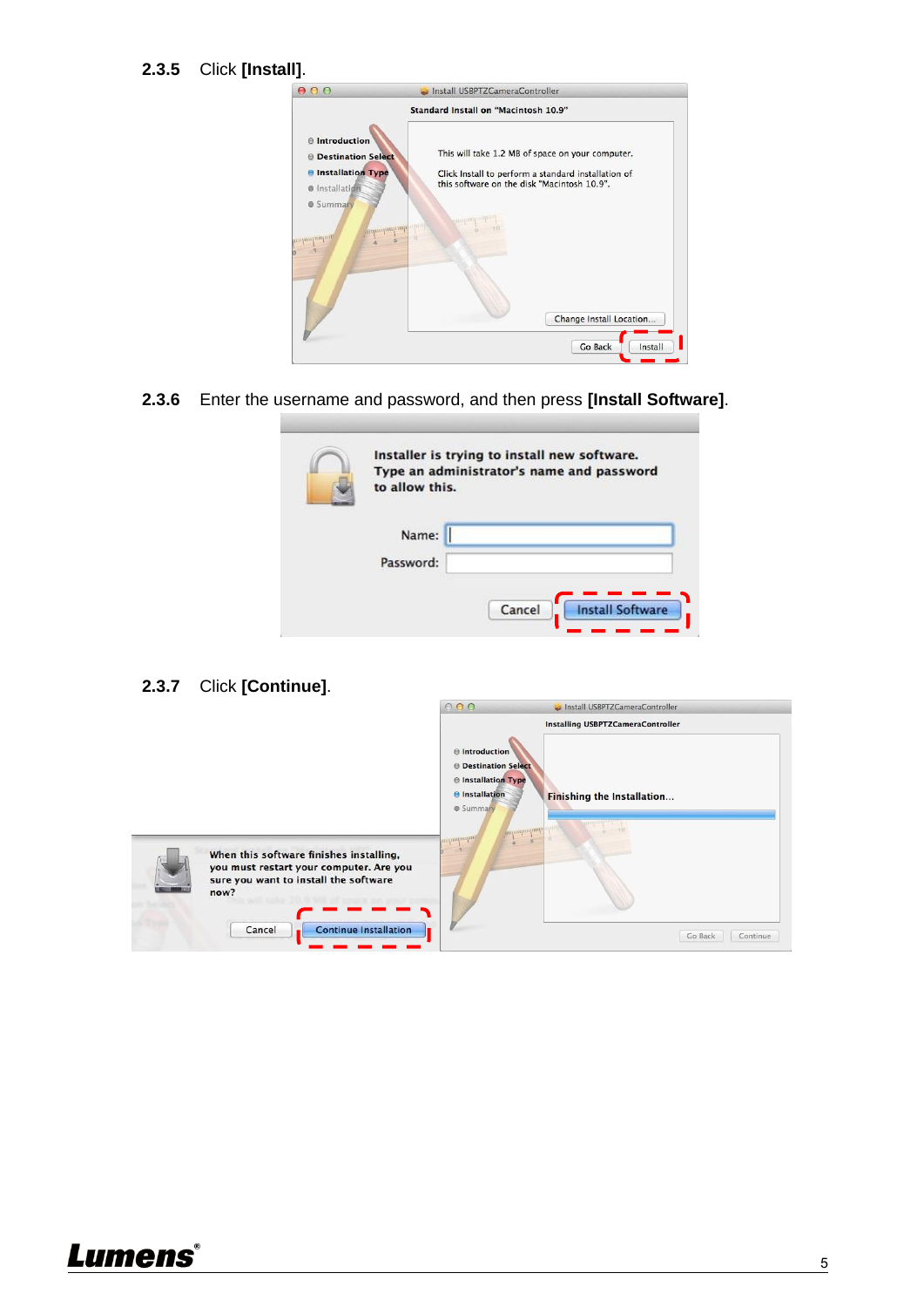**2.3.8** Press **[Restart]** to finish the software installation.



### <span id="page-6-0"></span>**3 Start Using**

Before launching the software, please ensure that the camera is correctly installed. Only launch *USB PTZ Camera Controller* after the video conference begins.

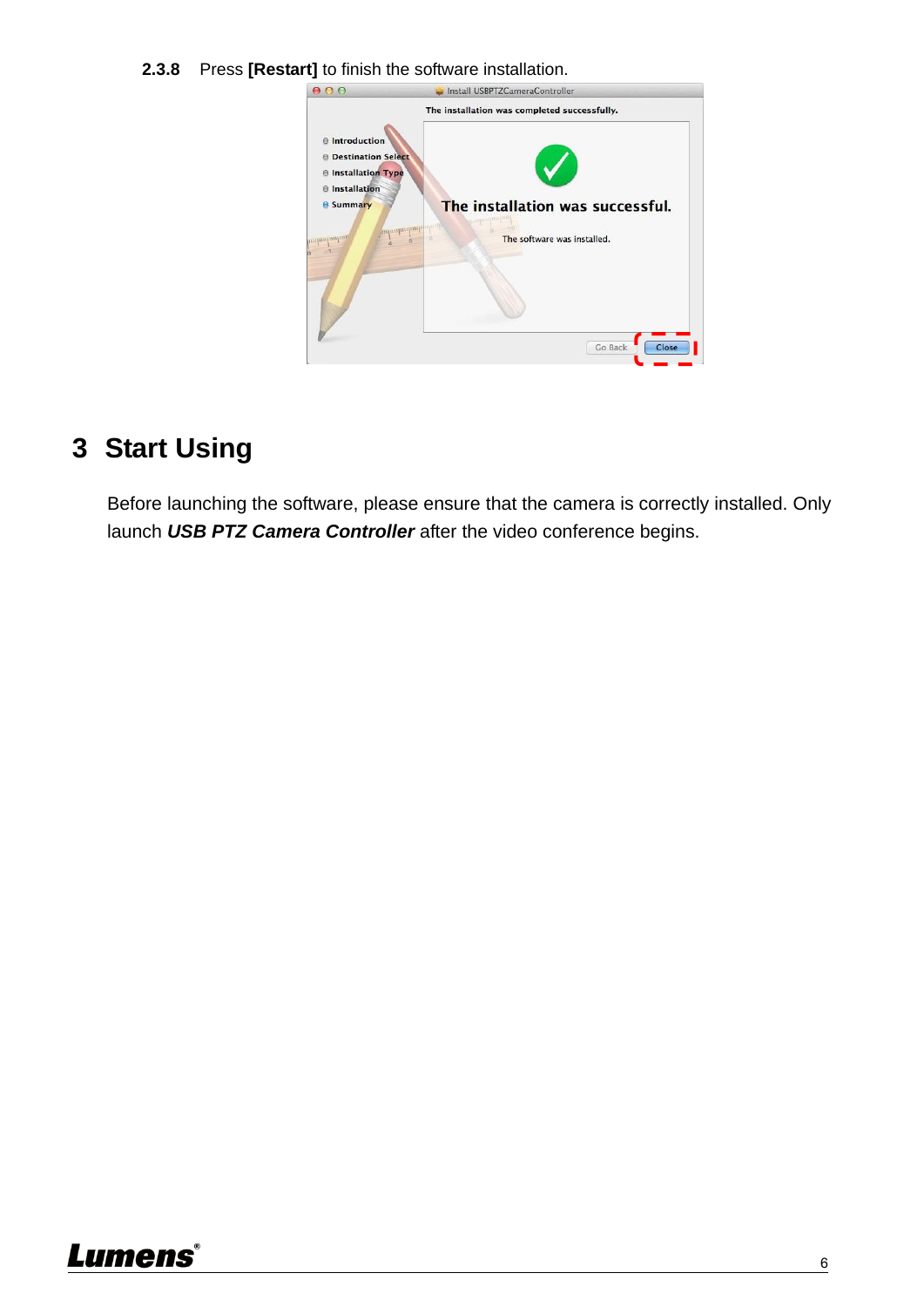## <span id="page-7-1"></span><span id="page-7-0"></span>**4 Function Description**

#### **4.1 PTZ main Screen**

This screen offers a set of commonly used camera functions.



**<Remark>The following descriptions are in the order of left to right and top to bottom as indicated in the figure**

| No. | <b>Function</b>                       | <b>Description</b>                           |
|-----|---------------------------------------|----------------------------------------------|
| 1.  | $\langle , \rangle, \lambda, \forall$ | Move the lens                                |
| 2.  | Call Preset $(1-6)$                   | <b>Pre-set Shortcuts</b>                     |
| 3.  | Zoom $+/-$                            | Adjust image size (VC-B11U and MS-10 are not |
|     |                                       | supported when the resolution is 4K)         |
| 4.  | Backlight/                            | Backlight compensation (VC-B10U is not       |
|     | <b>Auto Framing</b>                   | supported) / Smart viewfinder                |

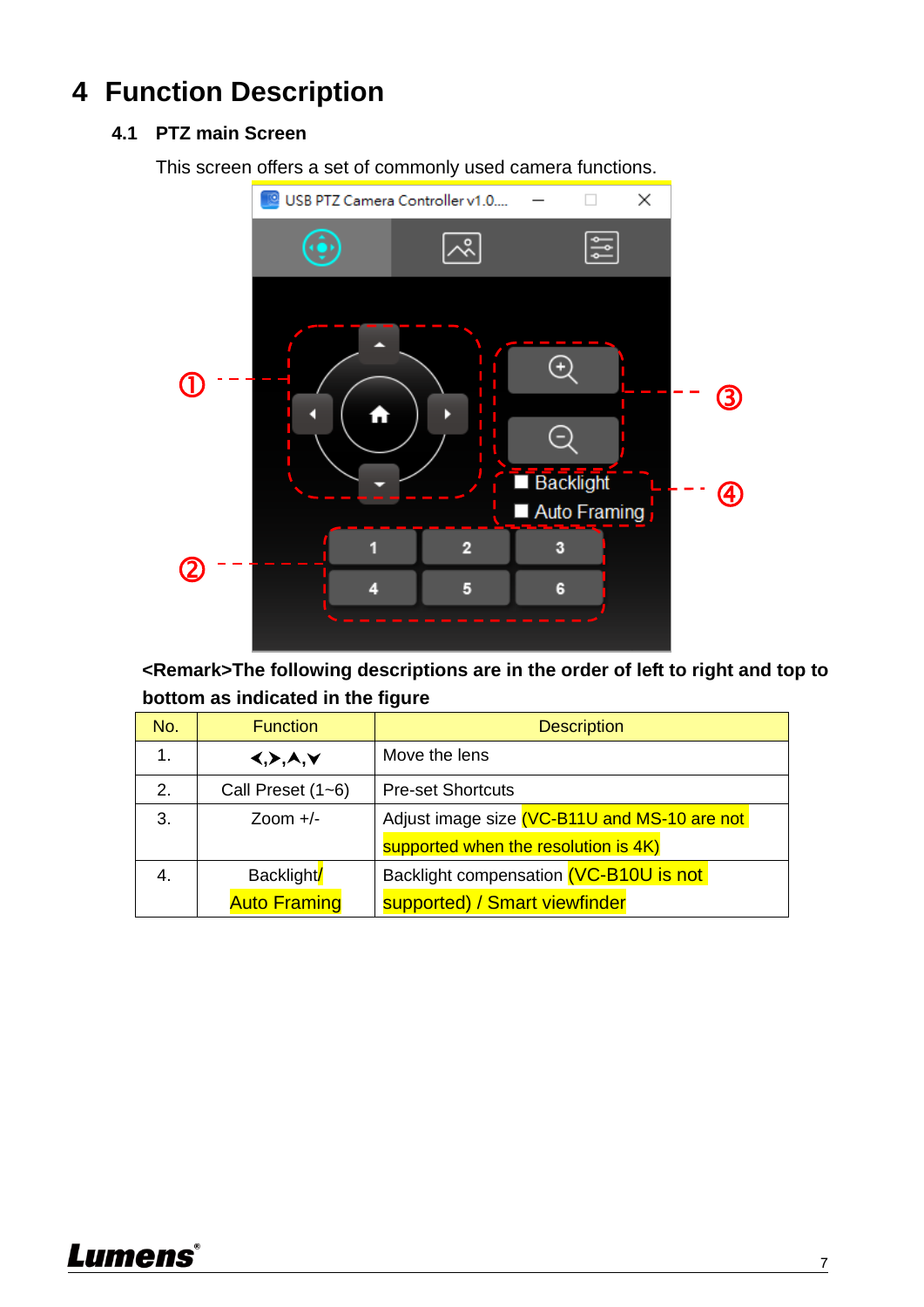#### <span id="page-8-0"></span>**4.2 Picture Settings Page**

Image quality related parameters can be modified on this page



**<Remark>The following descriptions are in the order of left to right and top to bottom as indicated in the figure**

| No. | <b>Function</b>   | <b>Description</b>                                  |
|-----|-------------------|-----------------------------------------------------|
| 1.  | <b>Sharpness</b>  | Adjust the Sharpness of the image                   |
| 2.  | 2D <sub>NR</sub>  | Noise reduction setting                             |
| 3.  | <b>3D NR</b>      | 3D dynamic noise reduction settings (VC-B10U is not |
|     |                   | supported)                                          |
| 4.  | Saturation        | Adjust the Saturation of the image                  |
| 5.  | Hue               | Adjust the Hue of the image                         |
| 6.  | Gamma             | Adjust the Gamma of the image                       |
| 7.  | <b>Brightness</b> | Adjust the Brightness of the image                  |
| 8.  | Contrast          | Adjust the Contrast value of the image              |
| 9.  | Mirror / Flip     | Set the Mirror/Flip mode (VC-B10U is not supported) |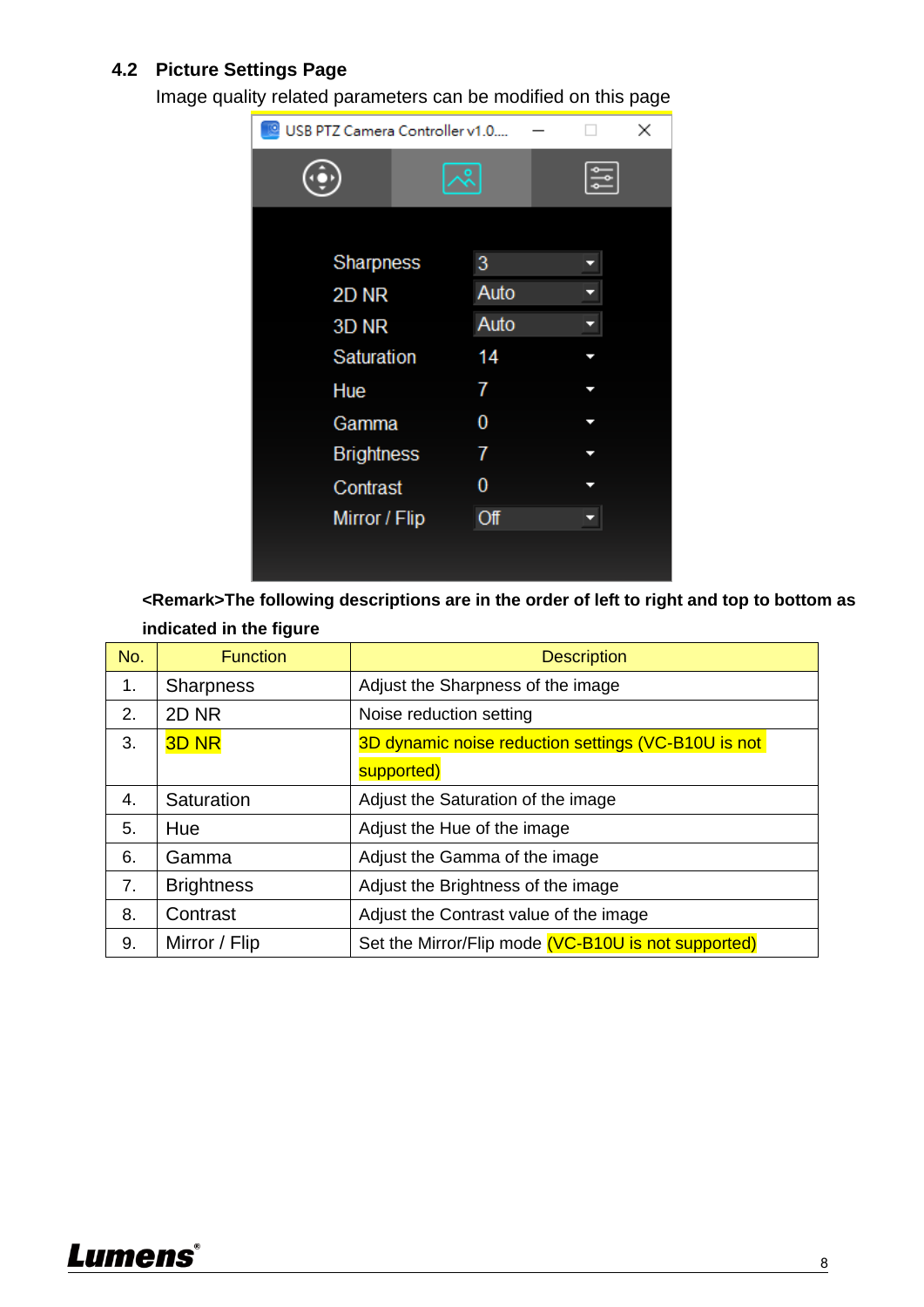#### <span id="page-9-0"></span>**4.3 Advanced Settings**

Users can access advanced camera functions and modify advanced settings on this page.



**<Remark>The following descriptions are in the order of left to right and top to bottom as indicated in the figure**

| No. | <b>Function</b>         | <b>Description</b>                                                                                                        |
|-----|-------------------------|---------------------------------------------------------------------------------------------------------------------------|
| 1.  | <b>Live Preview</b>     | Opens the USB PTZ Camera preview window                                                                                   |
| 2.  | <b>Resolution</b>       | Settings of the preview window resolution; this<br>function will only be available when the preview<br>window is launched |
| 3.  | <b>Enable Capture</b>   | Deactivate capture function                                                                                               |
| 4.  | Capture                 | Capture images                                                                                                            |
| 5.  | Preset                  | Opens the preset settings window                                                                                          |
| 6.  | <b>Exposure</b>         | Opens the exposure settings window (VC-B10U<br>is not supported)                                                          |
| 7.  | <b>White Balance</b>    | Opens the white balance settings window                                                                                   |
| 8.  | <b>Zoom Limit</b>       | <b>Magnification Limit (Supports VC-B10U)</b>                                                                             |
| 9.  | <b>IR Remote</b>        | Turns on/off remote control (VC-B20U and<br><b>VC-B30U are not supported)</b>                                             |
| 10. | <b>Initial Position</b> | Sets the initial position of power on (VC-B20U<br>and VC-B30U are not supported)                                          |
| 11. | <b>Auto Focus</b>       | Opens the auto focus settings window (Supports<br>VC-B20U and VC-B30U)                                                    |
| 12. | Power Freq.             | Resets the power frequency                                                                                                |
| 13. | <b>Property Page</b>    | Opens the Windows built-in video property page                                                                            |
| 14. | <b>Factory Reset</b>    | Returns to factory reset                                                                                                  |
| 15. | <b>Hotkeys</b>          | <b>Sets hotkeys</b>                                                                                                       |
| 16. | Export                  | <b>Exports the current Camera settings</b>                                                                                |
| 17. | Import                  | Imports the Camera settings                                                                                               |
| 18. | <b>FW</b> version       | Displays the FW version number                                                                                            |

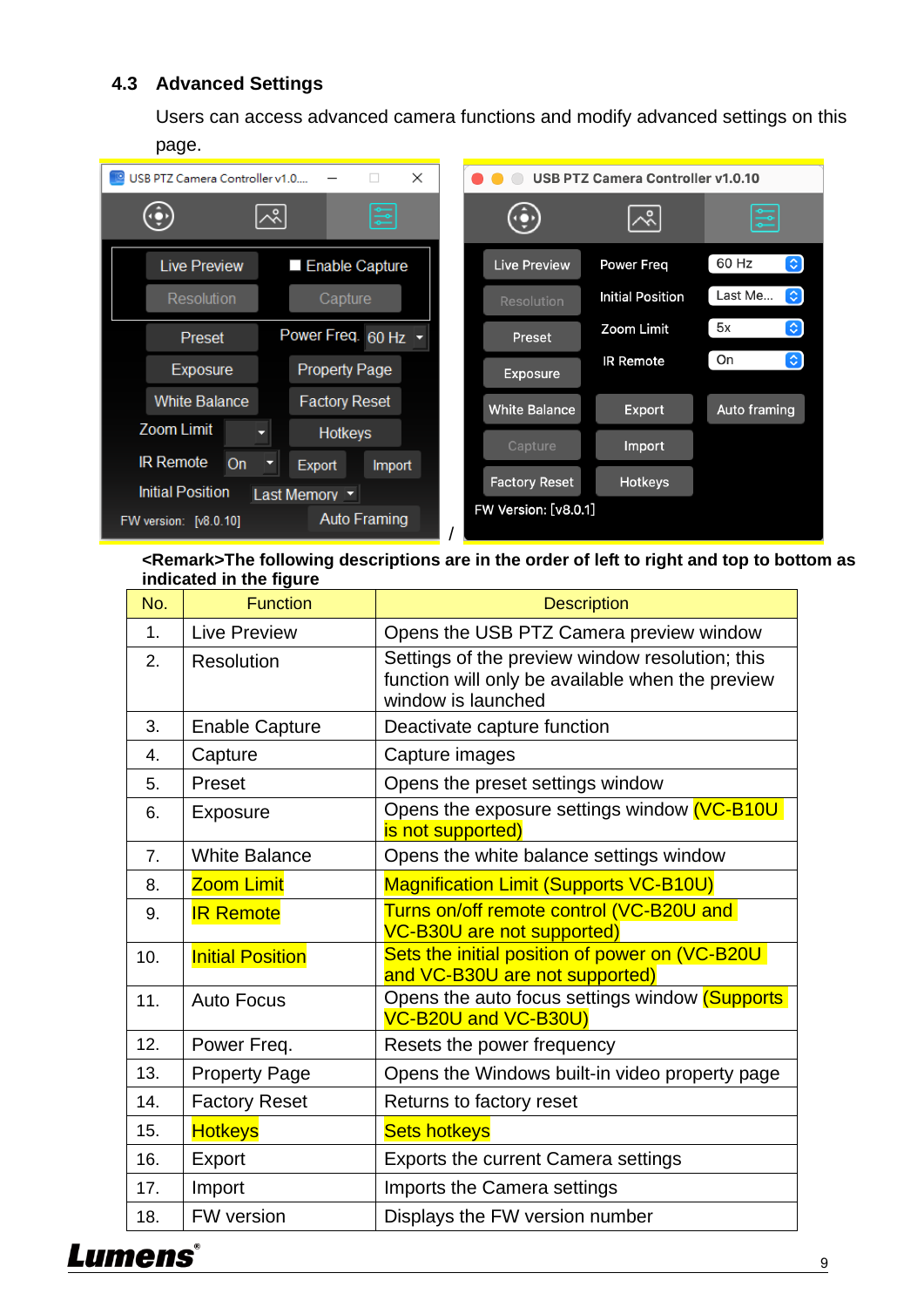| 19. | <b>Auto Framing</b> | Sets Smart Viewfinder (Supports VC-B11U and<br>$MS-10$ |
|-----|---------------------|--------------------------------------------------------|
| 20. | <b>Privacy Mode</b> | Sets privacy mode (Supports VC-B30U)                   |
|     |                     | <b>Privacy Mode</b><br>$\overline{C}$                  |

#### **4.3.1 Exposure Settings**

| No.            | <b>Function</b>       | <b>Description</b>                                                      |
|----------------|-----------------------|-------------------------------------------------------------------------|
| 1.             | Mode                  | Exposure mode setting                                                   |
| 2.             | Exposure Comp.        | AE Level(for VC-B30U)                                                   |
| 3.             | <b>Exposure Level</b> | Adjusts exposure level                                                  |
| 4.             | <b>Manual Gain</b>    | The value can be adjusted when the mode is set<br>to Manual             |
| 5.             | <b>Manual Speed</b>   | The value can be adjusted when the mode is set<br>to Shutter Pri        |
| 6.             | <b>Manual Iris</b>    | The value can be adjusted when the mode is set<br>to Manual or IRIS Pri |
| 7 <sub>1</sub> | <b>Gain Limit</b>     | Different AE Modes store Gain Limit parameters<br>respectively          |
| 8.             | <b>WDR</b>            | WDR stores parameters according to AE mode                              |

#### **4.3.2 Auto focus**

| No. | <b>Function</b>       | <b>Description</b>                                          |
|-----|-----------------------|-------------------------------------------------------------|
| 1.  | Mode                  | Sets focus mode                                             |
| 2.  | <b>AF Sensitivity</b> | Selects AF triggering speed                                 |
| 3.  | AF Speed              | Focus speed after AF triggering                             |
| 4.  | AF Frame              | <b>Selects Full or Center focus</b>                         |
| 5.  | Focus                 | The value can be adjusted when the mode is set<br>to Manual |
| 6.  | AF One Push Trigger   | Performs focus once                                         |
| 7.  | Refresh               | Refreshes <b>Focus</b> location status                      |

### **4.3.3 White Balance Settings**

| No. | <b>Function</b>           | <b>Description</b>                                          |
|-----|---------------------------|-------------------------------------------------------------|
| 1.  | Mode                      | Sets white balance mode                                     |
| 2.  | <b>Auto Type Select</b>   | Selects different modes under Auto<br>(for VC-B20U)         |
| 3.  | <b>Red Gain</b>           | The value can be adjusted when the mode is set<br>to Manual |
| 4.  | <b>Blue Gain</b>          | The value can be adjusted when the mode is set<br>to Manual |
| 5.  | <b>Auto White Balance</b> | Performs auto white balance once                            |
| 6.  | Refresh                   | Refreshes Red Gain and Blue Gain location<br>status         |

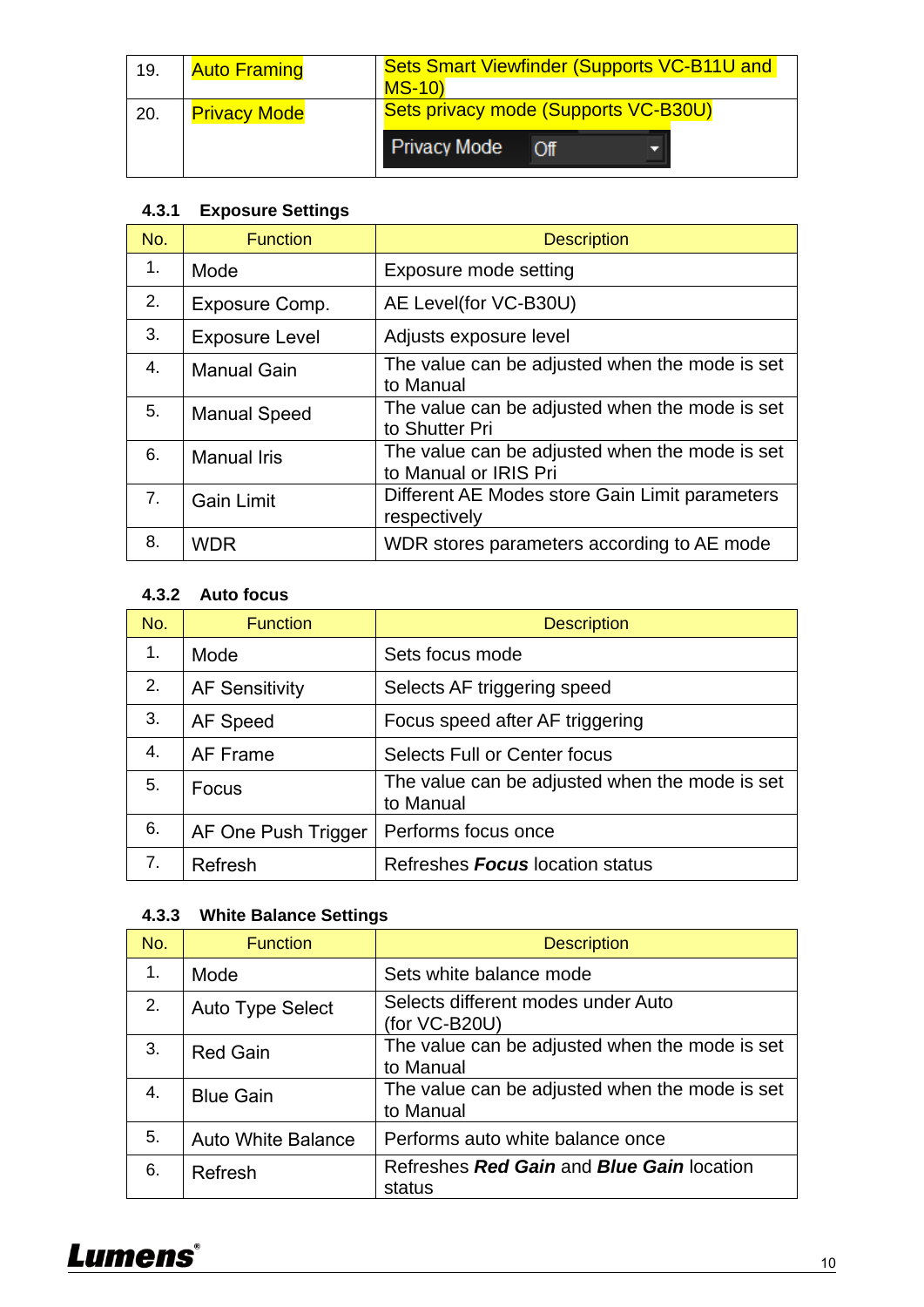### <span id="page-11-0"></span>**5 I would like to perform…**

#### <span id="page-11-1"></span>**5.1 I would like to adjust the shooting angle of the lens**

- 1. Switch to PTZ  $\bigodot$  page
- 2. Click on  $\{\langle,\rangle,\land,\lor\}$  to adjust the lens until the image is at the desired angle

#### <span id="page-11-2"></span>**5.2 I would like to zoom in/out images**

- 1. Switch to PTZ  $\bigcirc$  page
- 2. Press [**+**] to zoom in the image
- 3. Press [**-**] to zoom out the image

#### <span id="page-11-3"></span>**5.3 I would like to save / call a lens preset**

#### **5.3.1 Perform rapid switches between presets**

- 1. Switch to PTZ  $\bigcirc$  page
- 2. Click on [1] to [ 6] to change the angle of the lens

#### **5.3.2 Switching between presents**

- 1. Switch to Advanced Settings **Page**
- 2. Press [Preset] to open the Preset Settings window
- 3. Select a preset number  $[0 \sim 127]$
- 4. Click [Call Preset] to switch presets

#### **5.3.3 Save preset**

- 1. Switch to Advanced Settings **page**
- 2. Press [Preset] to open the Preset Settings window
- 3. Press  $\left[\langle \bullet, \bullet, \bullet \rangle\right]$  to adjust the lens
- 4. Press [**+/-**] to adjust the image
- 5. Select a preset number  $[0 127]$
- 6. Press [Set Preset] to save a preset

#### <span id="page-11-4"></span>**5.4 I would like to adjust the focal length**

- 1. Switch to Advanced Settings **Page**
- 2. Click [**Auto Focus**] to open the auto focus settings window
- 3. Select [Manual]
- 4. Adjust [Focus]
- 5. Click [x] on the top right corner of the window once the parameters are set